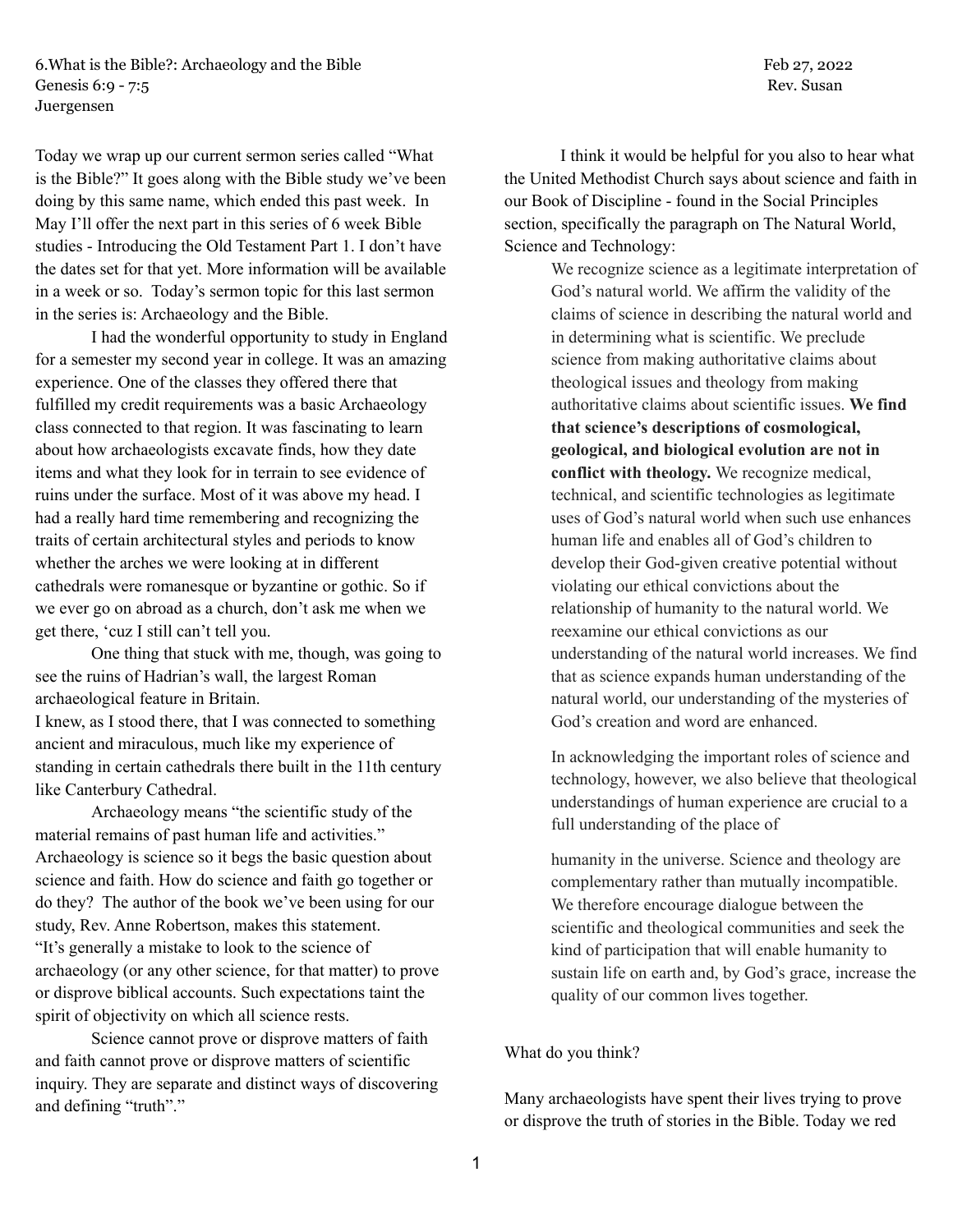6. What is the Bible?: Archaeology and the Bible Feb 27, 2022 Genesis 6:9 - 7:5 Rev. Susan Juergensen

together the story again of Noah and the ark. This is definitely a focus of many archeologists past and present.

In fact, The Discovery Channel aired an episode May 2020 on their show "Forbidden History" about the "Noah's Ark Formation - a mysterious rock formation in Turkey, believed by some to be the physical remains of Noah's Ark.

And an Israeli daily newspaper and website - Israel Hayom - posted these pictures in October 2021 of the same location - the Durupinar site on Mount Tendurek in eastern Turkey, an area some believe to be the location of Mt. Ararat - the resting place of Noah's Ark. Their article says Dr.Yuksel of the Department of Geophysical Engineering of Istanbul University used 3D scans to discover this formation to be the exact length of the ark as described in the Bible - 300 cubits or 150 meters.

Though the last line of the article does state: "Still, geologists say that that formation, first unearthed around 50 years ago, is just a simple rock formation."

Is the story of Noah and Ark real or true? Part of our Bible study time a few weeks ago in our groups was to rate between 1 and 10 - one being completely true and ten being completely false - where we would rate certain stories in the Bible for ourselves - true or false. This story lends itself to that same examination. Where would you rate this story of Noah and the ark for yourself between 1 and 10?

If scientists can't completely prove it, I can't either. Though of all the Biblical stories archaeologists have tried to prove, THIS story does have the most evidence in literature that indeed a lot of water did consume great areas of the earth all at the same time with cataclysmic consequences in pre-history. Again Robertson states in our study book:

"There are over 200 stories from cultures in the Middle East, the Americas, India, China and other areas that report a great flood. In about 70 percent of those narratives, someone is saved in a boat. "

Must one choose between science and faith? Is this a false dichotomy? Can we be interested - excited even about scientific discovery - yet have a deep conviction that the words passed down to us in the Bible speak into our lives about One God, known in three persons, who is, was and will be?

Might this story and all the other stories in the Bible have been preserved partly to teach us about ourselves and God and our relationship together, possibly not ancient history exactly, but very much anchored in history?

Unfortunately - or fortunately - this topic - Archaeology and Bible, I think, leaves us with more questions than answers. Which, I personally believe is a great thing. I think it's better to come away from a subject of faith having even more curiosity and openness to discovery than we were when we first started thinking about it. I believe that place of wonder about the mysteries of God and life is exactly where the Holy Spirit can meet us and move us and mold us into a new creation - willing to be born again spiritually. This is life from death.

Speaking of life from death - I'm going to pivot now to a different topic for a moment. This week on Wednesday, according to the tradition of our Christian calendar we move into a new season called Lent. Yes, it does feel a little bit like we just celebrated the new year - but life marches on and so will we - but we'll do it together in community.

You'll hear me say this a few times over the next couple of weeks, but Lent - L - E - N - T - not lint, comes from an old english word, lencten, for lengthen, which basically means the season of Spring - the lengthening of the daylight hours, which I've definitely noticed happening in the last few days, have you?

Lent is not a Biblically or Jesus mandated experience - but for a very long time, Christians have set aside these next 40 days leading up to Easter on April 17 for reflection, renewal and preparation. One of the traditions Chrisitans experience during Lent is either the giving up or the adding something that daily reminds them to stay in touch with God. It's different for everyone and usually relates to some personal need for change or renewal in your life. This giving up or adding on of something is an experience I really appreciate and almost every year, through prayer, I've chosen some way to get closer to God. Some people give up certain foods or drinks or experiences. Some people add on a time of daily prayer or reading or acts of kindness or charitable giving - acts of generosity. Really there's not limit to how to observe this season. Be creative.